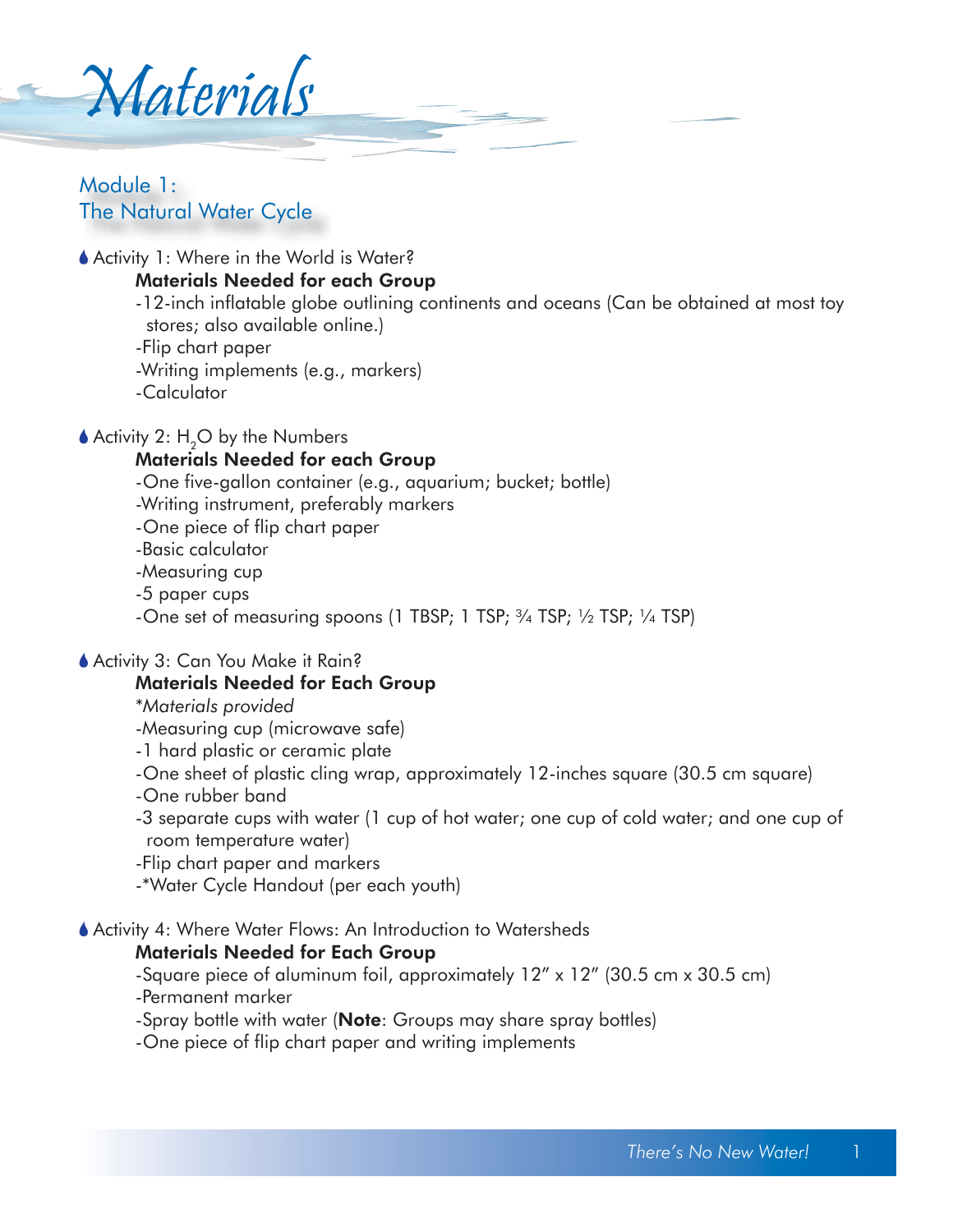# Module 2: Human Interventions in the Water Cycle

Activity: From the Storm Clouds to the Ocean: Chance Encounters of Wandering Water

 *\*Materials provided*

- -1/2 gallon of water for a group of 10 youth or 1 gallon of water for a group of 20 youth
- -2 clear gallon buckets/containers to hold the resulting waste water
- -For each group: 3-5, 12 oz. plastic or paper cups (**Note**: Groups use a new cup each time through the water cycle)

-7, six-sided dice

-4 fl oz. of dishwashing detergent

-1.75 oz. container of chocolate sprinkles

 $-1/4$  cup salt

-1 roll of toilet paper

-Small bottle of maple syrup

-3-4 cups of either cereal or crackers (crushed)

-4 tablespoons

-1 teaspoon

-2 white coffee filters

-2 funnels

-½ cup of vegetable oil

-1 cup of paper waste (e.g. shredded paper, shredded wrappers)

-Cup of grass or other plant matter (e.g. cut green grass, leaves, etc.)

 $-1/2$  cup of soy sauce

-Yellow food dye (0.25 fl oz.)

-Red food dye (0.25 fl oz.)

-Green food dye (0.25 fl oz.)

- -Blue food dye (0.25 fl oz.)
- -1 cup of soil
- -Flip chart paper and writing implements

-1 calculator

-\*Learning Station Set-Up Map (Appendix A on page 40)

-\*Learning Station Action Directives (Appendices B-L on pages 41-53)

# Module 3:

Water as an Available Resource: The Urban/Rural Interface

Activity 1: Watersheds and the Urban/Rural Interface

# Materials Needed for Each Group

- -Flip chart paper and writing implements
- -One (1) roll of aluminum foil (18-inch width)
- -One spray bottle per group

-At least two water-soluble markers per group (watercolor markers work well)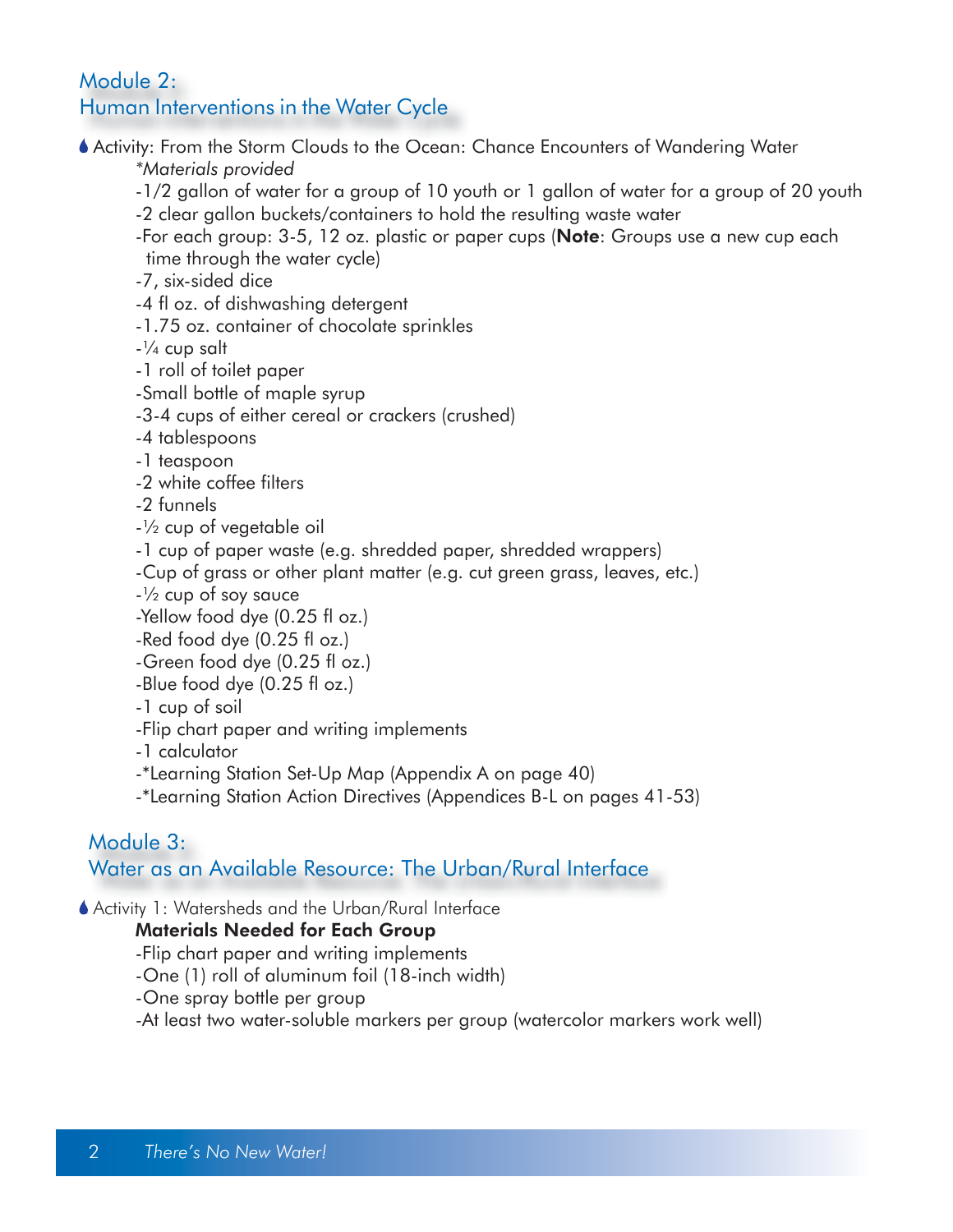$\triangle$  Activity 2: Population Growth and the Changing Face of the Urban/Rural Interface: 2010  $\rightarrow$  2025 (\*Materials provided in the curriculum)

-Flip chart paper and writing implements for each group

 -Two clear 1-2 gallon "source" containers. Both filled with the same volume of water -Four clear containers to be used as holding "tanks" (at least ½ gallon each)

- -1 set of measuring cups (should contain 1 cup, 3/4 cup, 1/2 cup, 1/4 cup) for each group (may be shared)
- -One calculator for each group (optional; may be shared)
- -\*Room set-up diagram (See Appendix A on page 67)
- -\*Urban and rural water use scenarios for 2010 and 2025 (See Appendices B-E on pages 68-71)

# Module 4: Mapping Natural Watersheds

Activity 1: Water Flows Downhill: An Introduction to Topographical Maps

Materials Needed for each Pair/Small Group

 *\*Materials provided*

-\*Topographic map templates A and B – Appendix A

-Flip chart paper

-Writing implements

 Activity 2: Mapping Locations of Point and Nonpoint Source Pollutants in Watersheds: Predicting Impacts; Identifying Solutions

 *\*Materials provided*

-\*1 map of the United States with UTM zones (pre-activity) (Appendix B)

-\*1 map that includes UTM zone 15N and (pre-activity) (Appendix B)

-\*4 topographical maps from different regions of the U.S. (Appendix C)

-\*List of locations (points) for each topographical map (Appendix D)

-\*Summary instructions for using a hand-held GPS device (Appendix E)

-Flip chart paper

-Writing implements

# Module 5: Service Learning Projects in your Watershed

Step 1: Identifying Needs in Your Community

# Materials Needed for Each Group

 -Ideally, each groups needs Internet access and other resources, such as local newspapers, a phone book, and book sources

-Flip chart paper

-Writing instrument (e.g., markers)

-One copy of Appendix A